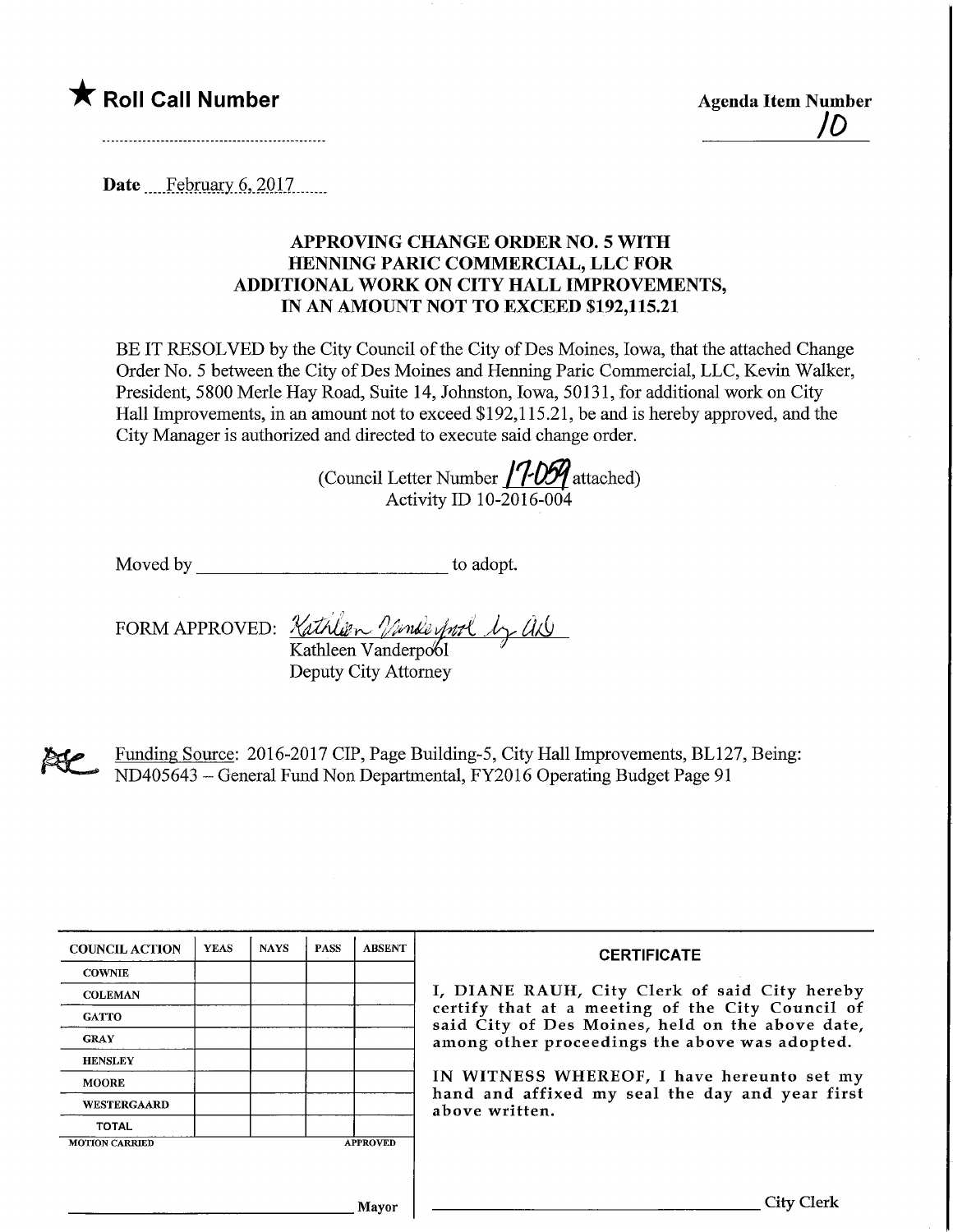a sa salah sahiji désa

والجاري المتعود والواري والم

 $\mathcal{A}^{\mathcal{A}}$ 



## CHANGE ORDER AGREEMENT NO. 5

| Date:       | January 31, 2017                                                                                                                                                                                                                                                                                                                                                                                                                                                                                                                                               | <b>INITIATED BY:</b><br>City            |                   |               |  |
|-------------|----------------------------------------------------------------------------------------------------------------------------------------------------------------------------------------------------------------------------------------------------------------------------------------------------------------------------------------------------------------------------------------------------------------------------------------------------------------------------------------------------------------------------------------------------------------|-----------------------------------------|-------------------|---------------|--|
| Contractor: | Henning Paric Commercial, LLC                                                                                                                                                                                                                                                                                                                                                                                                                                                                                                                                  |                                         |                   |               |  |
| Project:    | <b>City Hall Improvements</b>                                                                                                                                                                                                                                                                                                                                                                                                                                                                                                                                  | <b>Activity ID:</b>                     | 10-2016-004       |               |  |
|             |                                                                                                                                                                                                                                                                                                                                                                                                                                                                                                                                                                | DESCRIPTION OF CHANGE ORDER AND PURPOSE |                   |               |  |
|             | COR 017 (PR013) Telecommunications backbone infrastructure to replace existing distribution from main<br>data closet to existing and new intermediate data closets. COR 018 Telecommunications horizontal cabling<br>distribution from the main data closet and intermediate data closets to data jacks though out the building. The<br>demolition and replacement of existing telecommunication cabiing will replace outmoded cable and improve<br>cable management and distribution. A total of 10 calendar days will be added to the construction contract. |                                         |                   |               |  |
|             |                                                                                                                                                                                                                                                                                                                                                                                                                                                                                                                                                                | SETTLEMENT FOR COST OF CHANGED WORK     |                   |               |  |
|             | B. ITEMS FOR WHICH CONTRACT UNIT PRICES ARE NOT ESTABLISHED:                                                                                                                                                                                                                                                                                                                                                                                                                                                                                                   |                                         |                   |               |  |
|             | <b>ITEM DESCRIPTION</b>                                                                                                                                                                                                                                                                                                                                                                                                                                                                                                                                        | <b>UNITS</b>                            | <b>UNIT PRICE</b> | <b>AMOUNT</b> |  |
|             | 1 Add for telecom backbone infrastructure.                                                                                                                                                                                                                                                                                                                                                                                                                                                                                                                     | 1.0000 LS                               | \$97,422.66       | \$97,422.66   |  |
|             | 2 Add for telecom horizontal cable<br>replacement.                                                                                                                                                                                                                                                                                                                                                                                                                                                                                                             | 1.0000 LS                               | \$94,692.55       | \$94,692.55   |  |
|             |                                                                                                                                                                                                                                                                                                                                                                                                                                                                                                                                                                | NET CHANGE PART B                       |                   | \$192,115.21  |  |
|             |                                                                                                                                                                                                                                                                                                                                                                                                                                                                                                                                                                |                                         |                   |               |  |

 $\sim$   $\sim$ 

. . . . . . .

isi iyo ji

ang Alasi.<br>Kabupatèn Pala

 $\omega = \omega$ 

the contract of the contract of the contract of the contract of the contract of the contract of the contract of the contract of the contract of the contract of the contract of the contract of the contract of the contract o

de la composición de la componentación de la componentación de la componentación de la componentación de la co<br>La componentación de la componentación de la componentación de la componentación de la componentación de la co

 $\mathcal{L}^{\mathcal{L}}(\mathcal{L}^{\mathcal{L}}(\mathcal{L}^{\mathcal{L}}(\mathcal{L}^{\mathcal{L}}(\mathcal{L}^{\mathcal{L}}(\mathcal{L}^{\mathcal{L}}(\mathcal{L}^{\mathcal{L}})))$ 

 $\alpha$  and  $\alpha$ 

 $\sim 10^{-1}$  $\sim$ 

where  $\mathcal{L}(\mathcal{L}(\mathcal{L},\mathcal{L},\mathcal{L},\mathcal{L},\mathcal{L},\mathcal{L},\mathcal{L},\mathcal{L},\mathcal{L},\mathcal{L},\mathcal{L},\mathcal{L},\mathcal{L},\mathcal{L},\mathcal{L},\mathcal{L},\mathcal{L},\mathcal{L},\mathcal{L},\mathcal{L})$ 

and a straight and a

 $\Delta \sim 10^7$ 

**Contractor** 

in 1

 $\mathcal{A}=\{A_1,\ldots,A_n\}$ 

 $\sim 10^{11}$  km

 $\Delta \sim 10^{11}$  km

 $\alpha$  , and  $\alpha$  , and  $\alpha$  , and  $\alpha$  , and  $\alpha$  , and  $\alpha$ 

 $\Delta$  , we can consider the constant  $\Delta$  , we can consider the  $\Delta$ 

 $\mathcal{L}(\mathcal{A},\mathcal{A})$  and  $\mathcal{L}(\mathcal{A},\mathcal{A})$  and

and a straight and a straight

 $\sim 1$ 

design and control of the property of the

 $\sim$ 

and dealership and

 $\mathcal{A}$  and  $\mathcal{A}$  are  $\mathcal{A}$ 

 $\sim$ 

 $\alpha$  ,  $\alpha$  ,  $\alpha$ 

and a series of

and a state of the